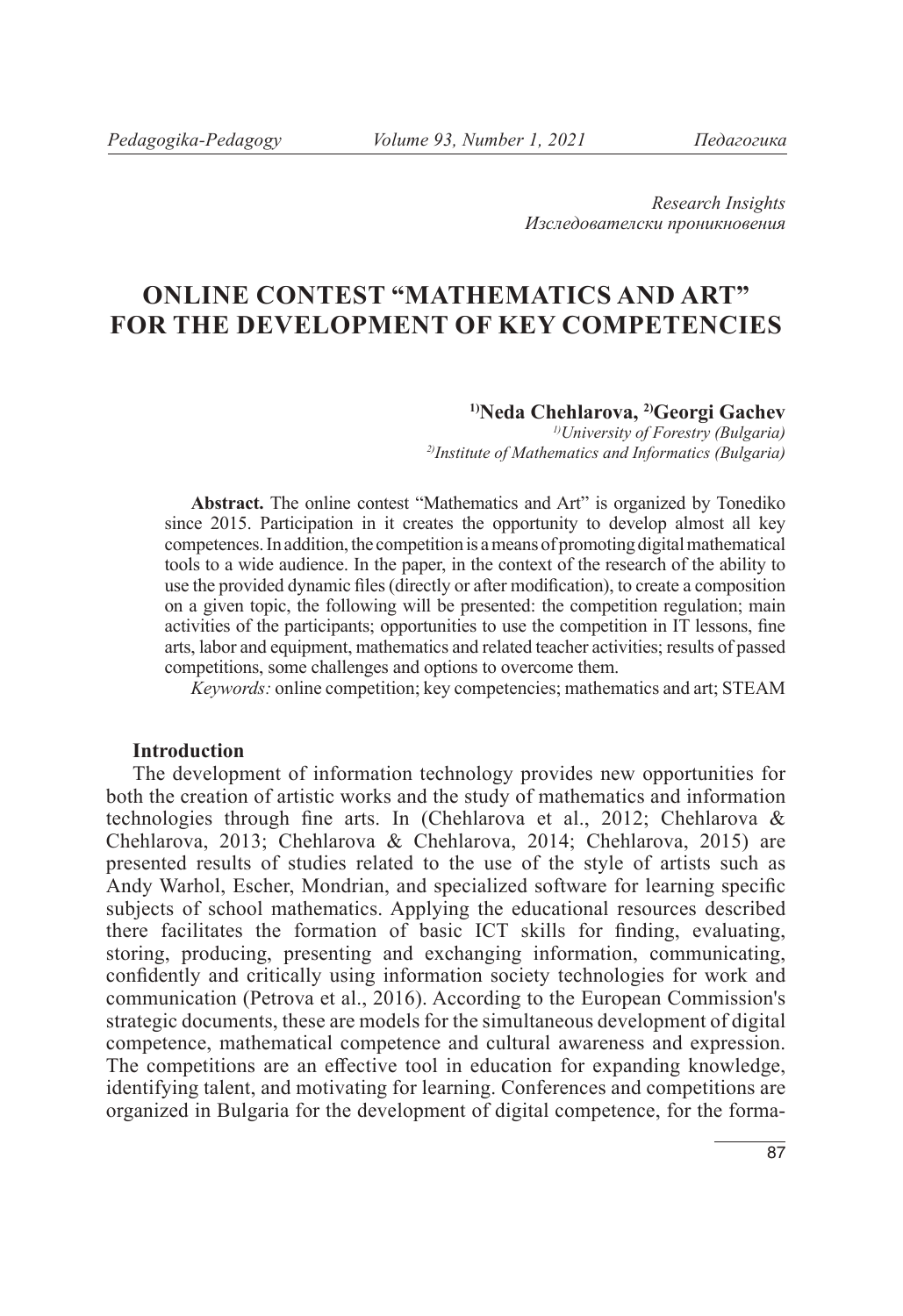tion or development of the skills for using specialized mathematical software for solving of applied tasks (Chehlarova & Kenderov, 2015; Kenderov et al., 2015; Kenderov, 2018). Here we will present an online competition "Mathematics and Art"<sup>1)</sup>, organized by EOOD "Tonediko".

The objectives of the online competition "Mathematics and Art" are related both to the development of digital, mathematical competences and cultural awareness and expression of the students, as well as to the support of the teachers in mathematics, information technologies, graphic arts and others. The task is to motivate students and to organize teaching in a technological environment.

### **1. Regulation of Online Competition "Mathematics and Art"**

To enter the competition, fill in the data and attach a photo of an author's work on a topic. There is no limit to the number of works that anyone can participate in. There is a limit to the size of the file. Each entry is self-registered. There are no age restrictions for the participants. The deadline is specific for each topic.

Help files are provided to participants and can be used to create an artwork. For example, in the "Embroidery" are recommended files from the Virtual Mathematics Laboratory<sup>2,3,4,5)</sup> (Chehlarova et al., 2014)

These files have the role of tools that can create an artwork – either directly or after modification.

For some of the past competitions there is an additional help. For example, the "Rosette" competition has been given the following insights: "Watch carved ceilings, disco decorations, candy decorations, ornaments, flowers, and you'll find a variety of inspiring examples of rosettes".

In addition to three awards chosen by a jury, encouraging awards and an audience award are given. The encouraging awards are based on specific categories related to the topic, the technology, such as a real object photo, an animated file, a context-based intuition. The prize of the audience is determined by the number of likes received within one month of the end of the contest. For this purpose, the works are displayed in an e-gallery with the possibility of voting.

### **2. Main activities in the online competition "Mathematics and Art"**

For successful inclusion in the online competition, the participants perform some of the following activities:

– Study the topic.

– Building an idea.

– Investigate the dynamic files provided in the competition. If the participant has not used the software product so far, it must be installed. The most frequently uploaded files are developed with *GeoGebra* dynamic software.;

– Consider proposals from previous competitions, which are in the Gallery section (Fig. 1).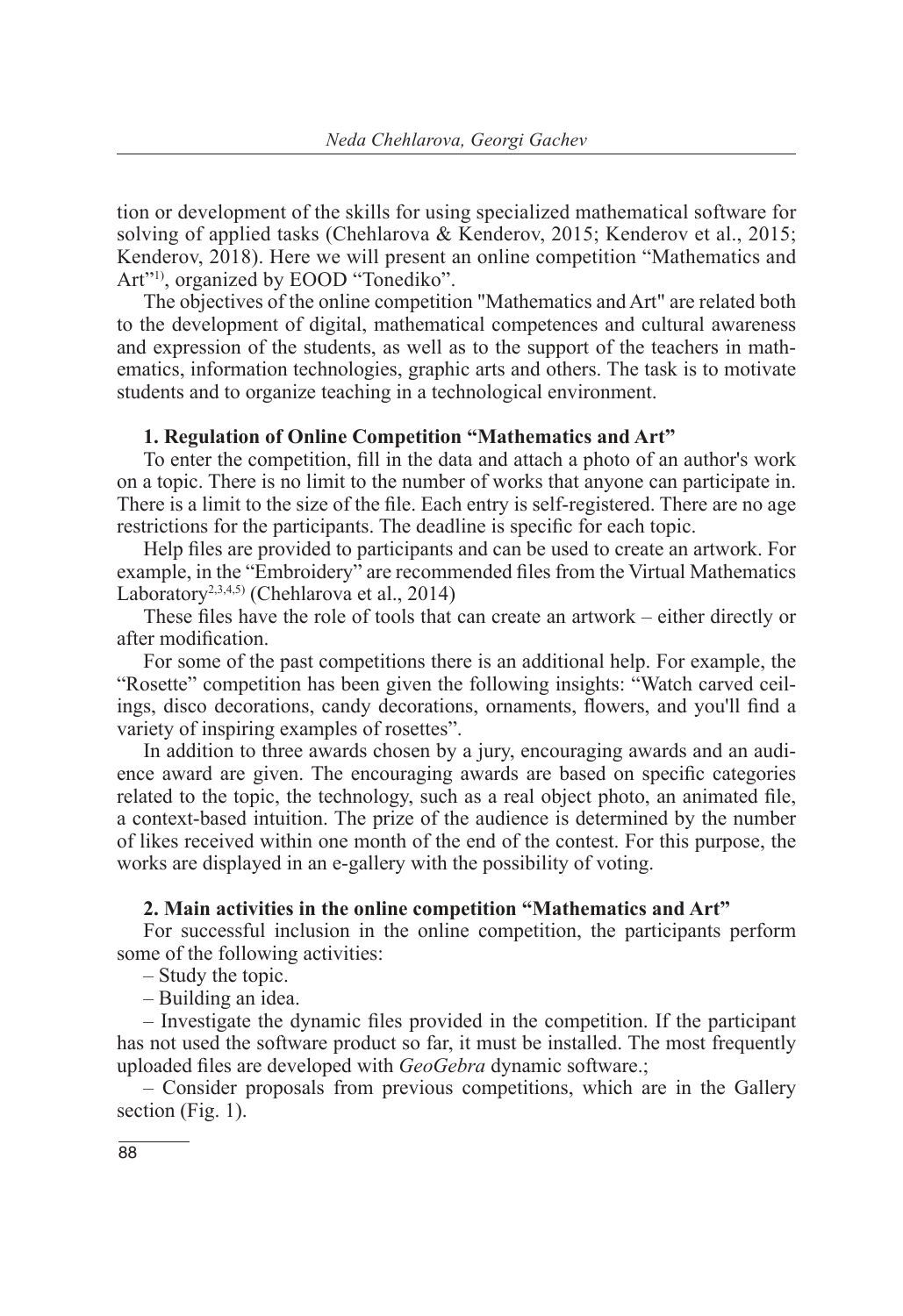



**Figure 1.** Gallery section<sup>6)</sup>

– Select technology to create the model and a tool to represent it in the requested format.

– Create an image.

– Edit in a graphics editor, for example, cropping parts of the resulting image, rotating to a certain degree, receiving a mirror image, multiplying.

– Export the finished image to any of the file formats specified in the competition.

– Application of knowledge and skills for editing a graphic image: changing orientation, contrast, luminance resolution.

– If necessary, reduce the size of the file according to the competition requirement.

– Registration, including and attachment of a file.

In Chehlarova & Petkov (2018) there are presented opportunities for using the online competition "Mathematics and Art" in the IT lessons: creating a computer presentation, creating a text document containing a graphic image, working with cloud services for team work on a common document, creating a web page, sharing resources, presenting results to audiences.

The main activities of the teacher in preparing and conducting an IT lesson with participation in the online contest are: detailed study of the conditions of the competition, review of the results of previous editions, if any, installing specialized software if it is necessary.

### **3. Analysis of results from online competition "Mathematics and Art"**

It is noteworthy that there are groups of participating students from some settlements around teachers. Such groups exist in Sofia, Plovdiv, Razgrad, Mezdra and others. Information Technology Teachers greatly appreciate the opportunities for realizing many goals for different age groups. They say that the availability of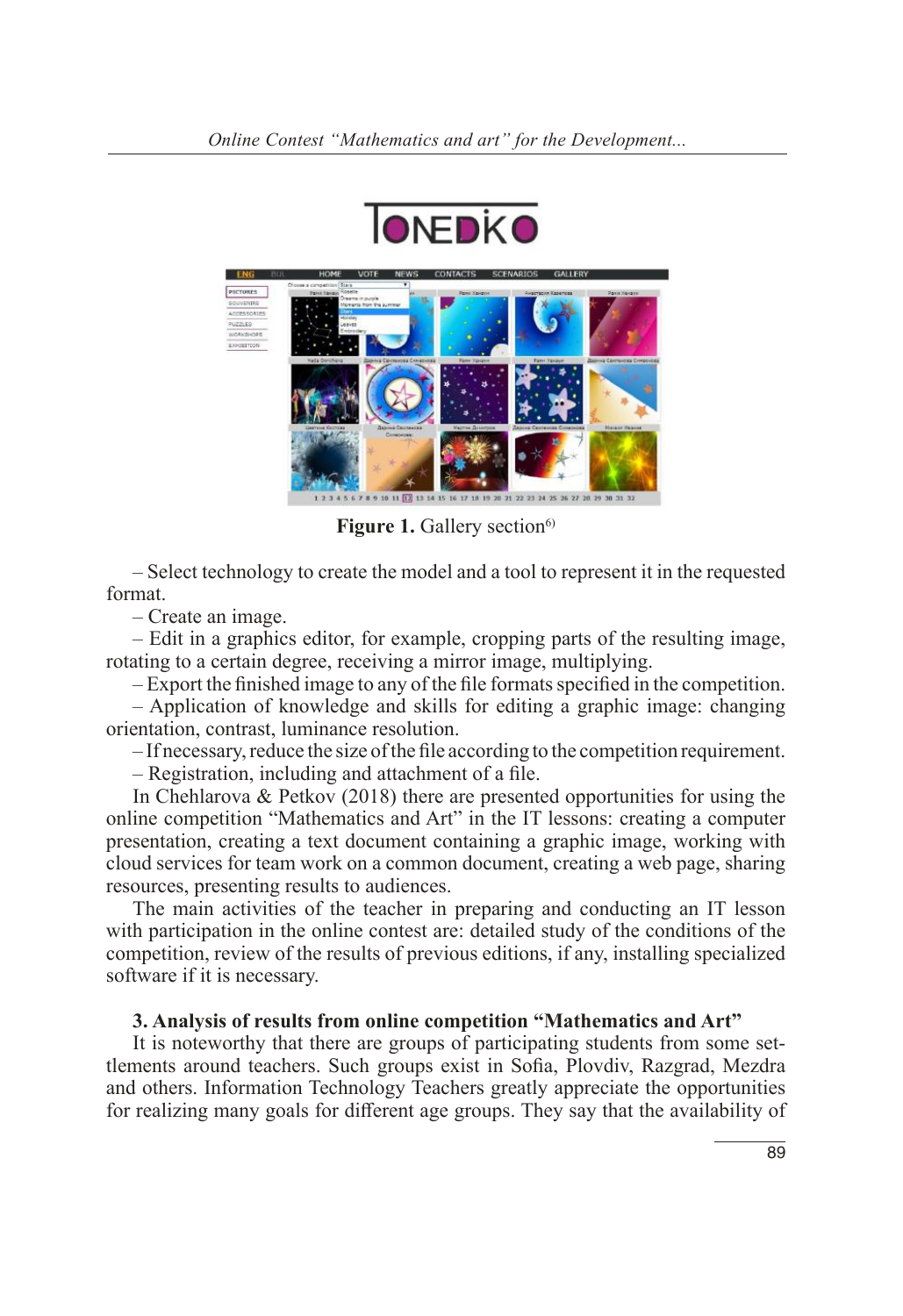supporting files is essential for their decision to use the on-line competition at school hours. More than half of the author's works have been created with them.

Modification of provided help files can take place in different parameters.

In the file at<sup> $\tau$ </sup> you can make a change of placement of the main objects for getting the original embroidery, the colors, the type of the coordinate system (cartesian, isometric, polar), point style, etc. (Fig. 2).



**Figure 2.** Modifications of the file<sup>7)</sup>

In the file<sup>8)</sup> below the rotation symmetry, the colors, the mutual position of the objects can be changed, as well as the addition of similar objects to the same rotational symmetry by analogy (Fig. 3).

Thus, pupils learn the specific software and can use it to solve problems from other areas.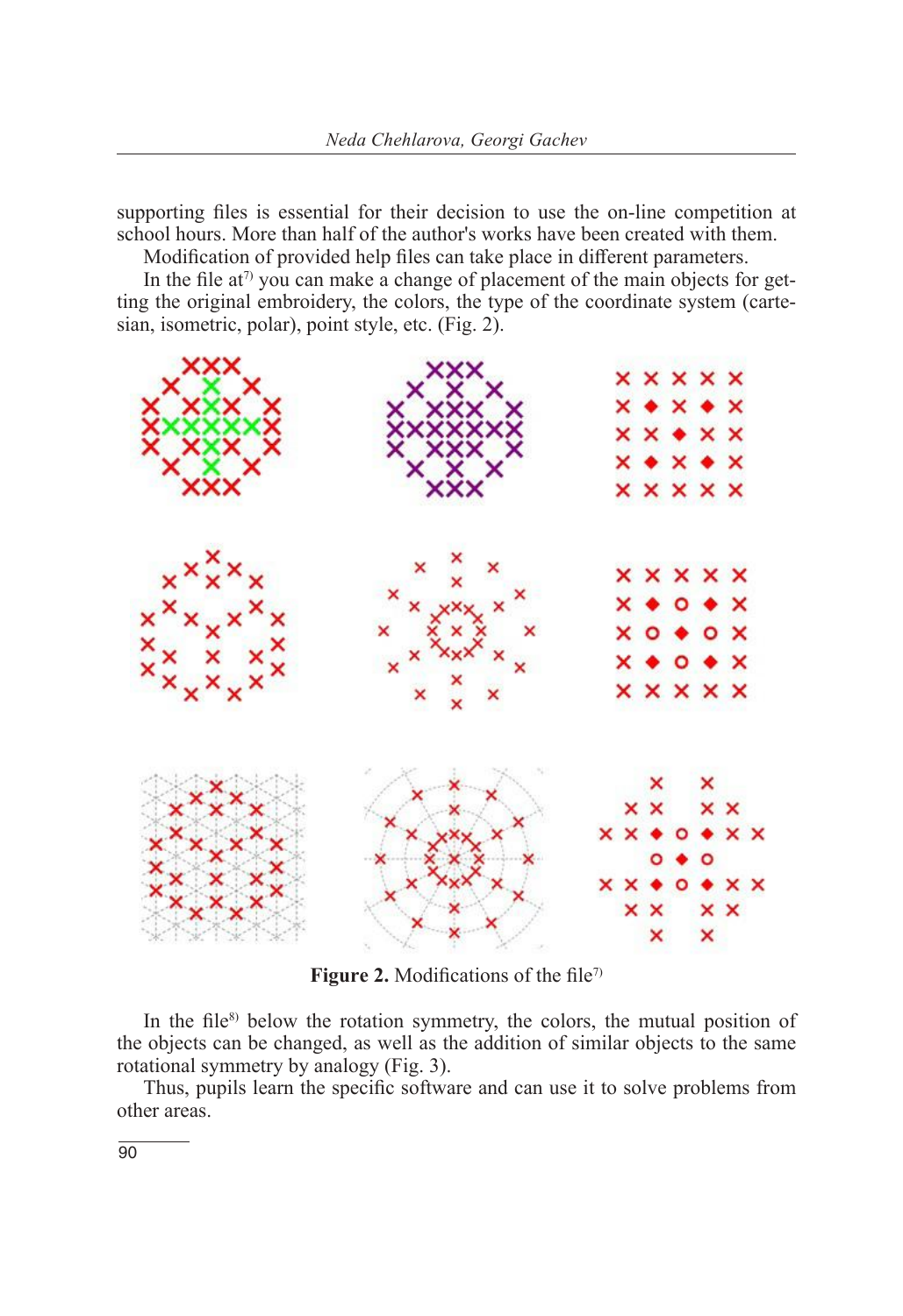

**Figure 3.** Modifications of the file<sup>8)</sup>

Tracking the work of regular participants shows their development. On the one hand there is a formation of skill in using a particular technology, as well as combining different technologies. On the other hand, there is directing their attention to the idea.

The educational effect of the competition is very high.

After the first Rosette competition, it is a great impression to reduce the percentage of participants with unsuccessful file upload attempts, as well as the number of duplicate proposals. Only 1 failed to attach a file out of a total of 852 works in the "Embroidery" competition. Of all the attachments, 59% of the participants used the help files and part of the authors files were entered as an element of the overall composition.

In the first competition (Rosette) there are a large percentage of badly shaped pictures. In 48% of the photos there are cut parts of the rosette, which in most cases disturbs the harmony in its overall perception. 38% of the photos have redundant elements that are helpful in creating the composition or side elements that are part of the dynamic file used. Most often these are a square grid, points with which dynamic composition is managed, some help lines, coordinate system axes, logo (Chehlarova, 2016). In the following competitions, these instances of inaccuracy are single.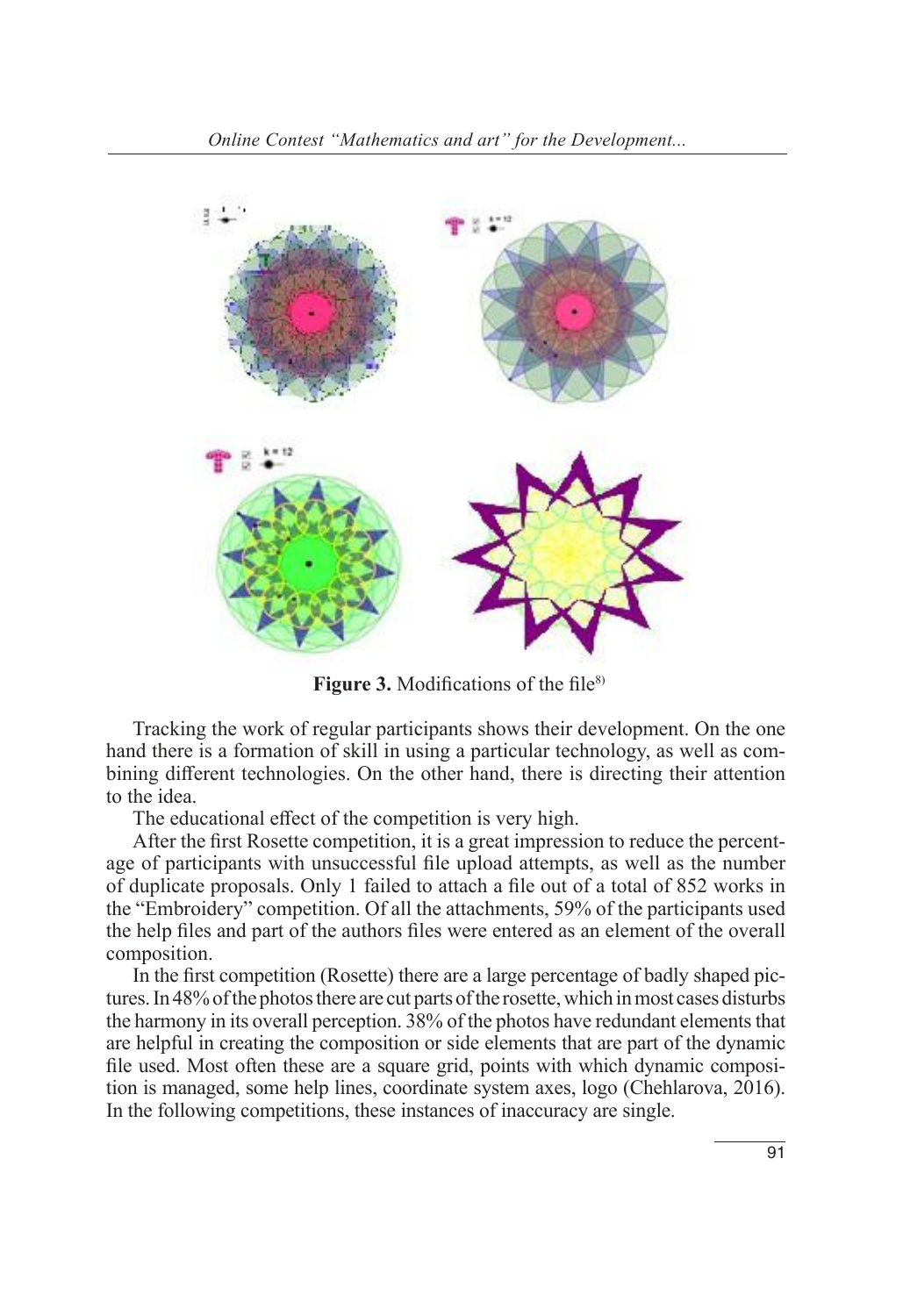In the first contest there is only 1 animated file, in each subsequent competition there is a significant increase in their number. As a good example, we will also point to an adequate use of effects such as water surface, combining several effects (Fig. 4).



Figure 4. Using effects<sup>9,10,11)</sup>

Ideas from artistic works from passed competitions are transferred to the next. Technologies and software applications are naturally distributed by competition participants.

Increased motivation of the students for learning the IT content using online competitions, as well as opportunities for transformation of the external motivation related to the assessment and the result of the ranking into internal ones, has been reported.

Correspondence after each contest with students, teachers and parents is filled with gratitude and sharing of their joy from communication and creativity, inspiration during the creation of works and their evaluation.

Organizing the online contest is accompanied by difficulties of a different nature.

The requirement to attach their own author work is not respected by all participants. Verification of distinguished works is an obligatory element. With some participants, there is also an interim correspondence about clarifying the authorship condition.

Forming a self-assessment and evaluation skill is a lengthy process and there are deviations in the vote of the audience.

### **4. Administrating "Mathematics and Art" competition**

The administration of the competition process starts with posting the regulations. As is shown below, for every new topic we write the rules for participating and add help files. The regulations and opportunity to take part in a competition are available both in English and Bulgarian language.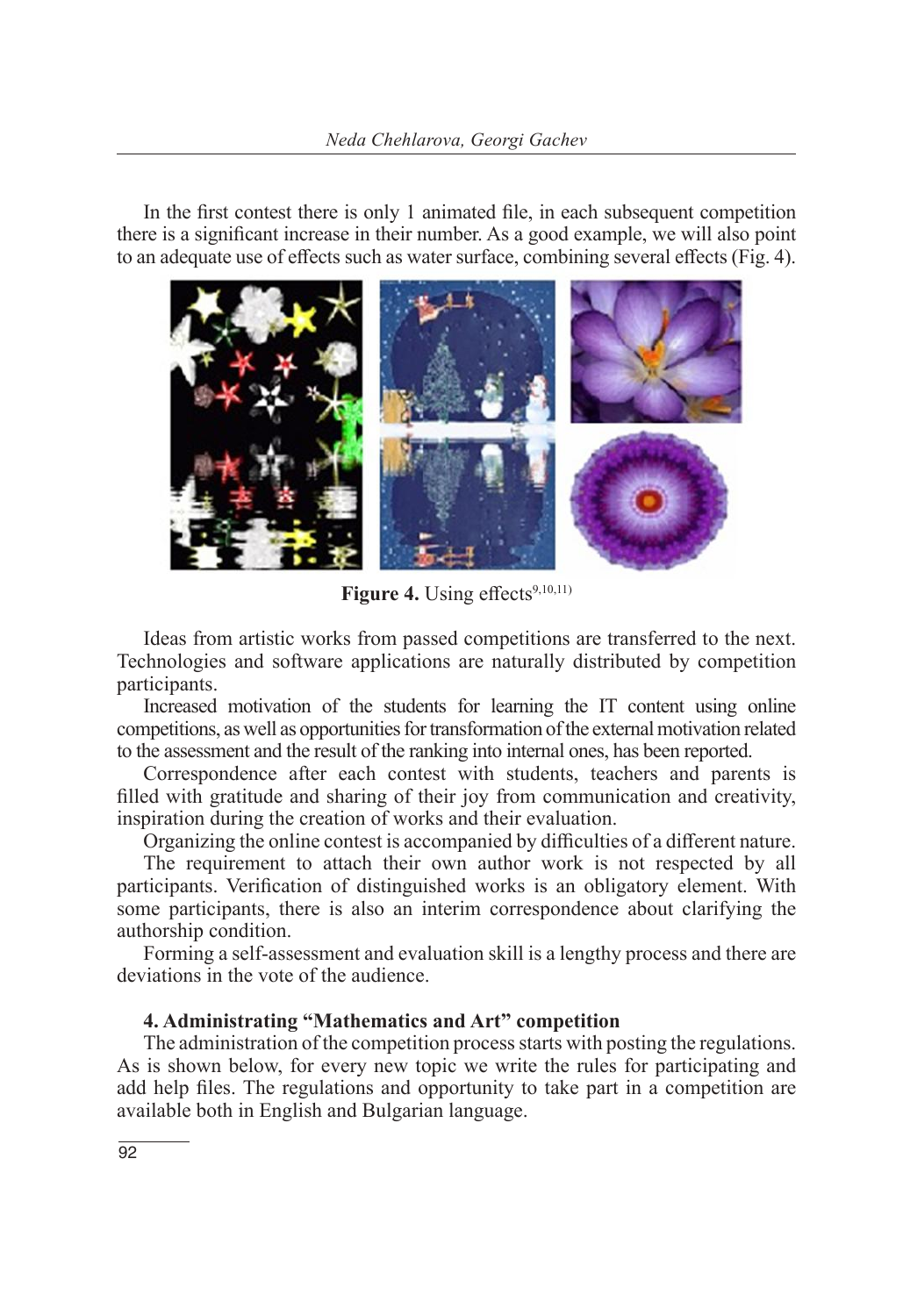

**Figure 5.** Posting "Mathematics and Art" competition regulations

After the deadline for participation every attached work goes through verification for authorship. Gif, ggb and other format files are viewed again if they need any processing for the next stage of the competition. The second part is the public voting. Every author work is being shown by making it visible separately as it is shown on fig.6.



**Figure 6.** Publishing author works and public voting

During this second stage everyone can freely visit the site and look through the published works. Among the first prizes chosen by a jury and the winner who has the most votes from the public is announced. All competitions regulations, help files and winners can be found in the news field of the site. When a competition is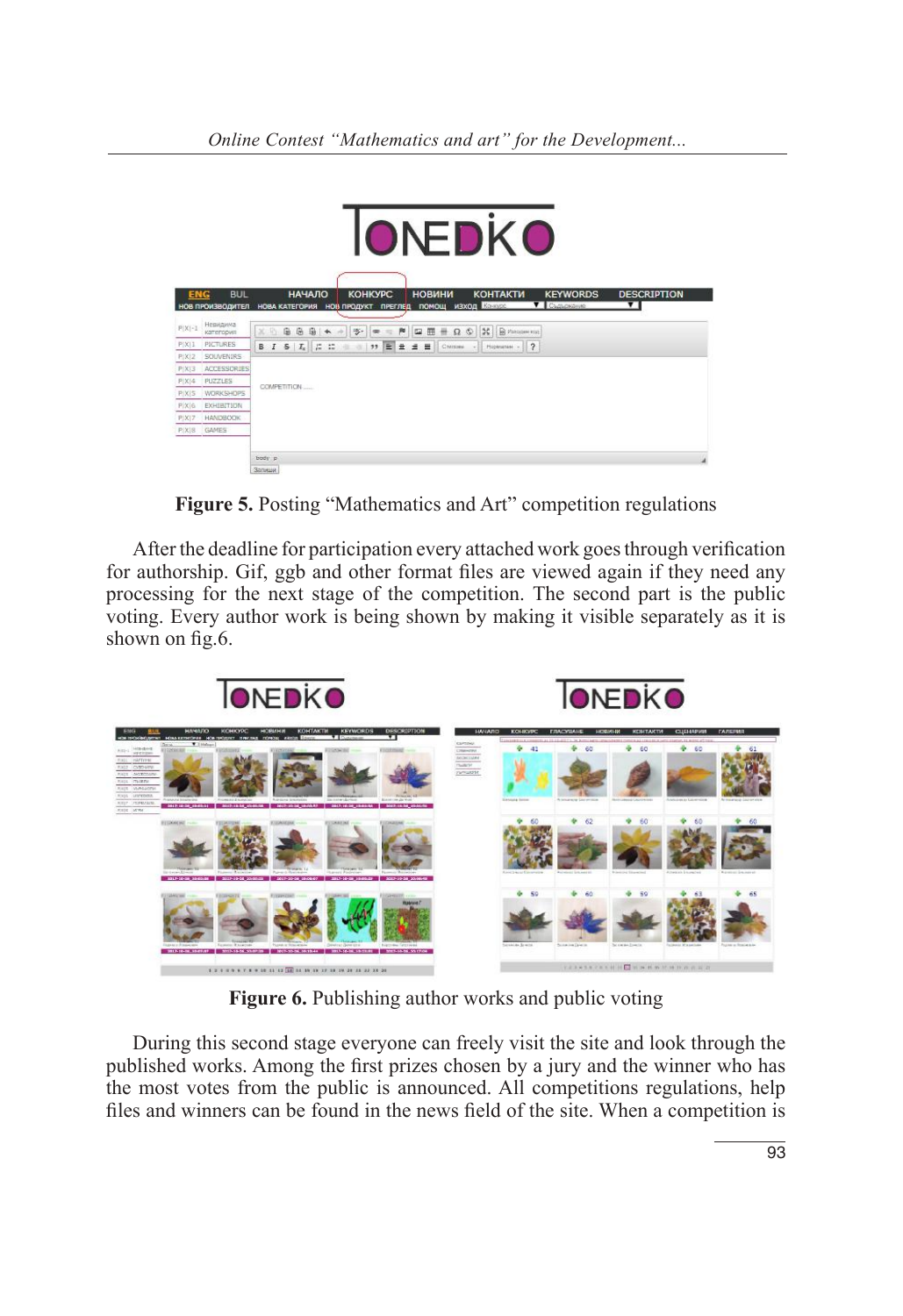over all works form the finished topic remain on the site on section "Gallery" (Fig. 7). They can be viewed, examined and be inspiration for making art works.



Figure 7. "Mathematics and Art" competition Gallery

## **5. Tonediko CMS – principles of operation**

Tonediko is a Content Management System (CMS). Operation of the CMS can be explained on a four layer communication model (Fig. 8). The steps of operation are:

1. The users and administrators publish content by their respective interfaces. The whole publishing process is moderated through Admin interface.

2. The Event layer collects the interface action data and returns the resulting Engine response through the Presentation layer



**Figure 8.** Basic scheme of Tonediko CMS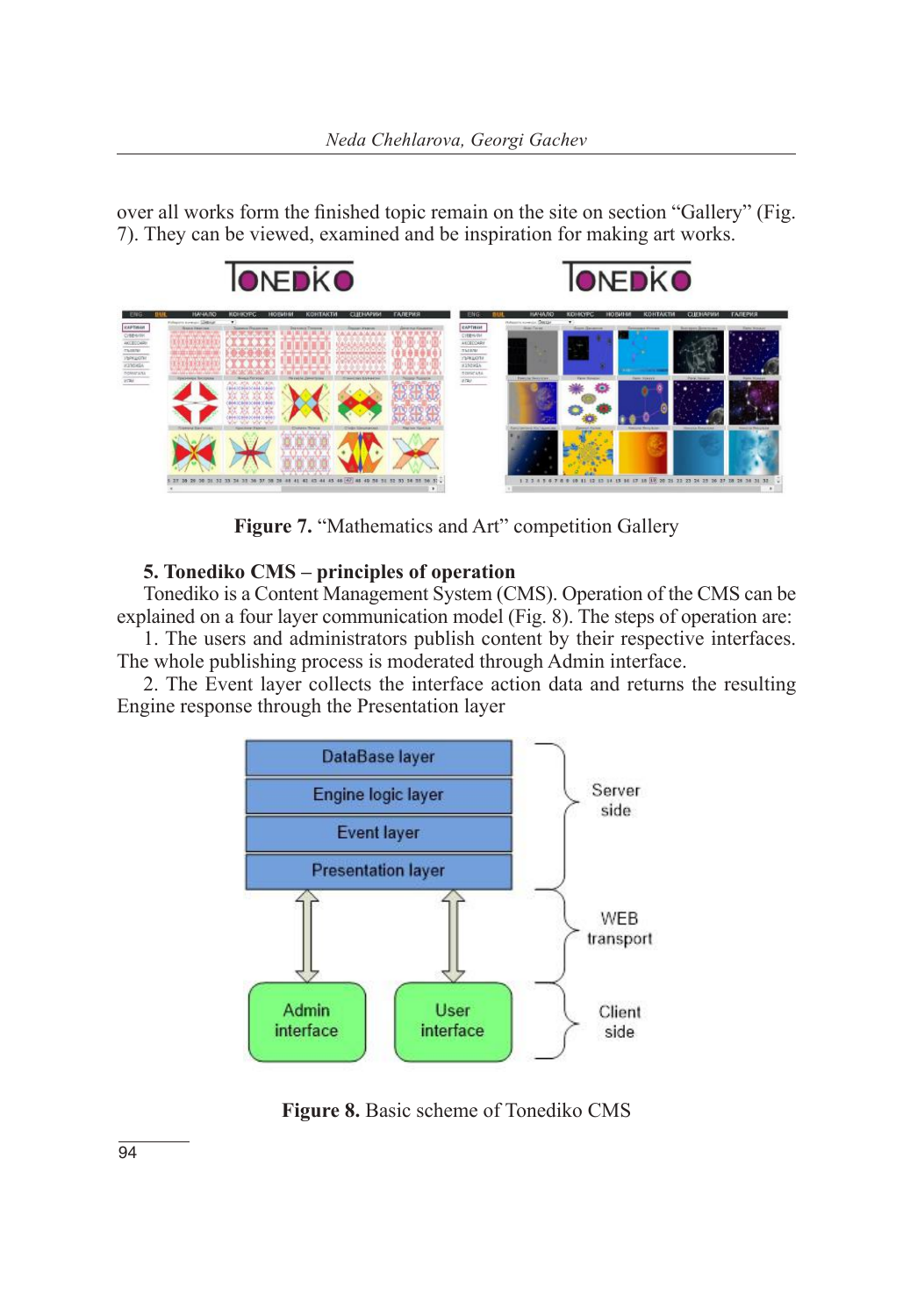3. Interface action data is transformed to requests which in turn are passed to the Engine logic layer. The requests are processed by the Engine logic and returned to the Presentation layer. Main Engine logic layer functions are:

a. Access control on the publishing process.

b. Identifying and profiling of the user activity by "fingerprinting" of the web clients

c. Analysis of the voting process

Necessary data is stored and retrieved by the Engine logic in DataBase layer.

Tonediko CMS is built over PHP, Java, JavaScript, MySQL technologies. It is custom and has no shared components from other CMS. The reason is that custom systems are more flexible and better fit to contracting authority emerging requirements.

#### **6. Vote and activity analysis**

The rating of each published artistic work is determined by public voting. The voting is opened for a given period of time. During this period public users can vote for preferred works. The only limitation is that a single user can vote once per work in 24 hours. The number of works that user chooses for voting is not limited. Public users are anonymous. No login is required, and no personal data is collected. The identification of voting users is based on session combination of unique browser identifier and IP address (Trifonov et al., 2017). Thus a user can vote only once for a piece of work per day from a browser installed on a given device.

The online contest "Mathematics and Art" has built in system for collecting of user activities data. Below in Table 1 is a summary of nine competitions held by now. There are total of 3672 published pieces of work. The amount of published works per competition and publishing intensity are indicators for students' interest

on a given topic. The number of votes per competition and vote intensity per work are indicators for public user interests.

A positive correlation exits between the duration of publishing period and the pieces of work that have been submitted (Fig. 9).

This fact is indication for sustained creative mathematical



**Figure 9.** Positive correlation between publishing period and the number of published works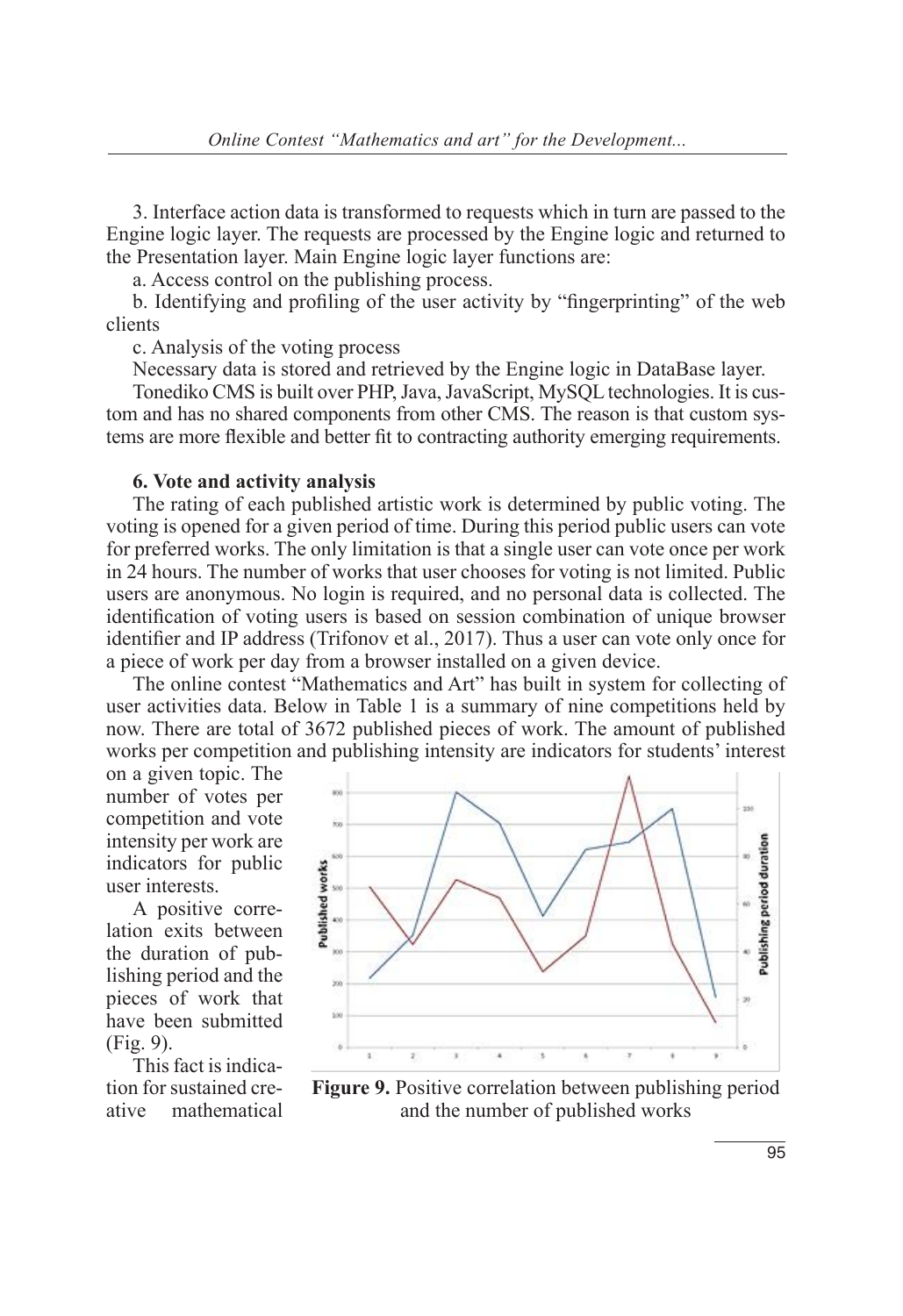interest of students regardless of competition topic. Students enjoy mathematical art working on daily basis. Their involvement in such activity is not declined over time. Hence it is appropriate to offer students of online place where they could be engaged in continuous or overlapping periodic activities.

The parameter – "publishing intensity" represents an equivalent of creative power (Table 1).

| No | Title                      | works<br>Published | From date  | To date    | duration,<br>days<br>Publishing | Votes  | intensity<br>pieces/day<br>Publishing | intensity<br>vote/work<br>Specific vote |
|----|----------------------------|--------------------|------------|------------|---------------------------------|--------|---------------------------------------|-----------------------------------------|
| 1  | Rosette                    | 505                | 14.01.2016 | 12.02.2016 | 29                              | 23548  | 17                                    | 47                                      |
| 2  | Dreams in purple           | 324                | 15.03.2016 | 01.05.2016 | 47                              | 52406  | $\overline{7}$                        | 162                                     |
| 3  | Moments from the<br>summer | 527                | 07.06.2016 | 22.09.2016 | 107                             | 24222  | 5                                     | 46                                      |
| 4  | <b>Stars</b>               | 470                | 23.09.2016 | 26.12.2016 | 94                              | 53336  | 5                                     | 113                                     |
| 5  | Holiday                    | 239                | 06.02.2017 | 02.04.2017 | 55                              | 22077  | 4                                     | 92                                      |
| 6  | Leaves                     | 350                | 09.08.2017 | 31.10.2017 | 83                              | 50931  | 4                                     | 146                                     |
| 7  | Embroidery                 | 852                | 07.11.2017 | 01.02.2018 | 86                              | 42471  | 10                                    | 50                                      |
| 8  | <b>Shadows</b>             | 326                | 04.02.2018 | 15.05.2018 | 100                             | 4676   | 3                                     | 14                                      |
| 9  | Valentine                  | 79                 | 31.01.2019 | 21.02.2019 | 21                              | 3979   | 4                                     | 50                                      |
|    | Total                      | 3672               |            |            | 622                             | 277646 |                                       |                                         |

**Table 1.** Publishing intensity

Let's think of published works as for creative energy. The ratio of total creative energy over the time this energy was released is power. Thus the students' interest of different topics could be quantified and distinguished. The measure is the creative units made for a given unit of time. In this case this is the number of published works per day. The data of corresponding column in Table 1 suggests that the competitions "Rosette" and "Embroidery" have more power and much more attention from students than other topics as they have created more pictures for a given period of time.

### **Conclusion**

Our expectation that the competitions motivates students to learn new knowledge and to create their own environments and artworks confirmed. Teachers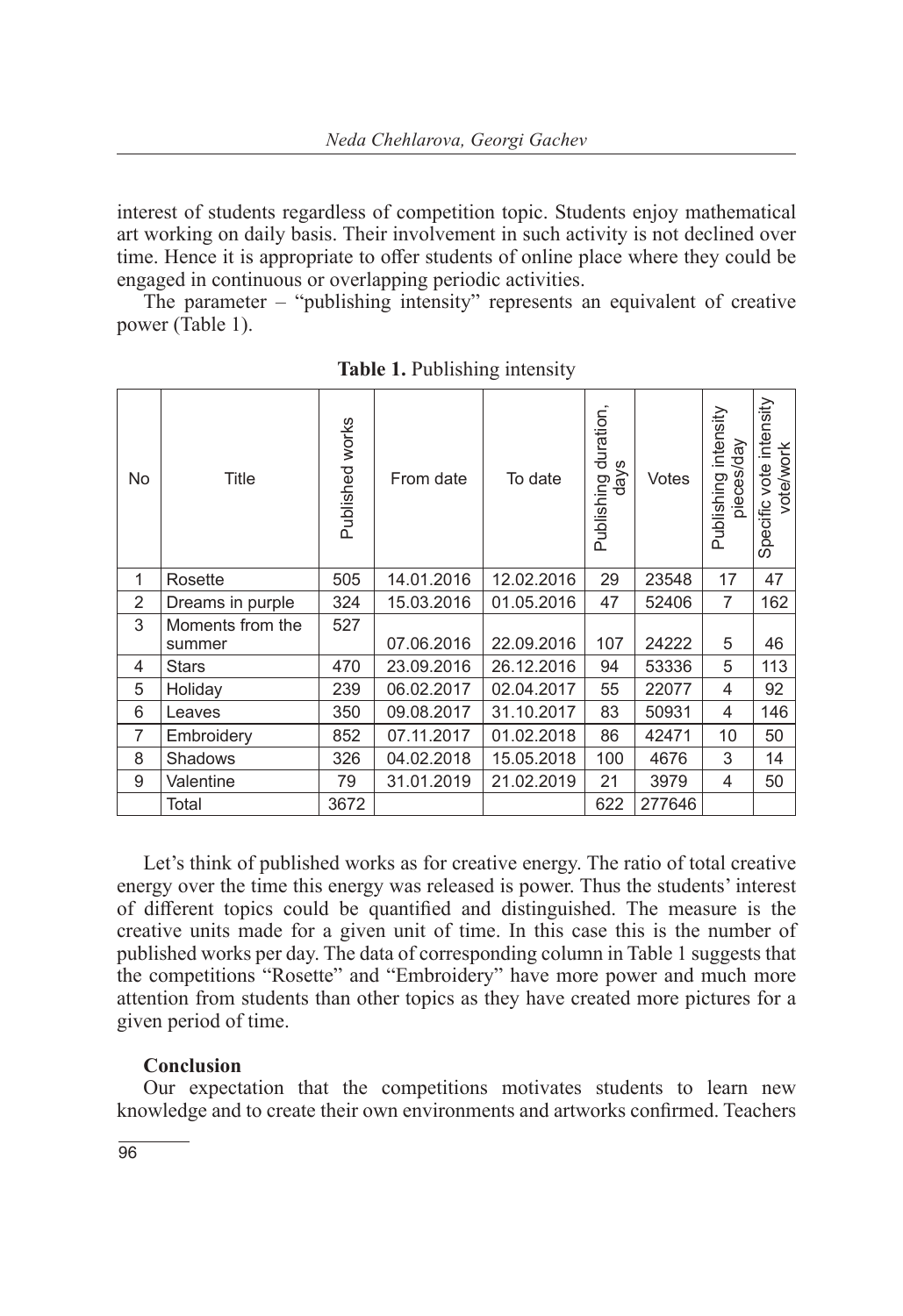in Information Technology and Mathematics share their satisfaction with the results of using the competition. Here is what Eli Stefanova, a teacher of mathematics, says: "For me, art is always before mathematics. The competitions of Tonediko give a wonderful opportunity for students to create something beautiful, which later compare with the other participants. The competition is a race, but I have seen many times how they appreciate the best drawings. In each of our competitions we had favourites – and we're looking at them again in the gallery. Registration is very affordable. The themes are only marked and that's a big plus - everyone sees things in their own way... It is a wonderful way of appearing for everyone who wants to express their opinion on the topic. The awards highlight the fact that we are on a real race. For me personally, the greatest benefit was that I could catch up through competitions some students for whom mathematics was not a priority, and later than the established informal relationships between us to make a breakthrough in favour of mathematics. And in school we always make an exhibition of all the pictures that have participated in the competitions...".

Information technology teachers put the specific ability to form digital competency in real-world conditions within the classroom. Ivan Petkov, teacher on IT told: "The rich palette of topics offered by online competition "Mathematics and Art" organized by Tonediko give me the necessary freedom and the opportunity to choose the most appropriate topic, organization and method of teaching related to the learning objectives set in the respective unit of study. Using online competitions, I quickly and easily implement the use of new technologies in the learning process in an attractive and interesting way for the students. This in turn helps to increase their motivation for learning and develops their digital skills. Last but not least, the online competitions "Mathematics and Art" are the field of expression that students need without limiting their individual abilities."

We believe that the competition "Mathematics" and Art" developed and maintained by "Tonediko", is a tool for the development of key competences of students in class as well as in non-formal education.

### **NOTES**

- 1. http://tonediko.com/index.php?status=competitiongallery&galpage=1
- 2. http://cabinet.bg/content/bg/html/d25334.html
- 3. http://cabinet.bg/content/bg/html/d25338.html
- 4. http://cabinet.bg/content/bg/ggb/d25339.ggb
- 5. http://cabinet.bg/content/bg/html/d25340.html
- 6. http://tonediko.com/index.php?status=competitiongallery&galpage=12
- 7. http://cabinet.bg/content/bg/ggb/d25338.ggb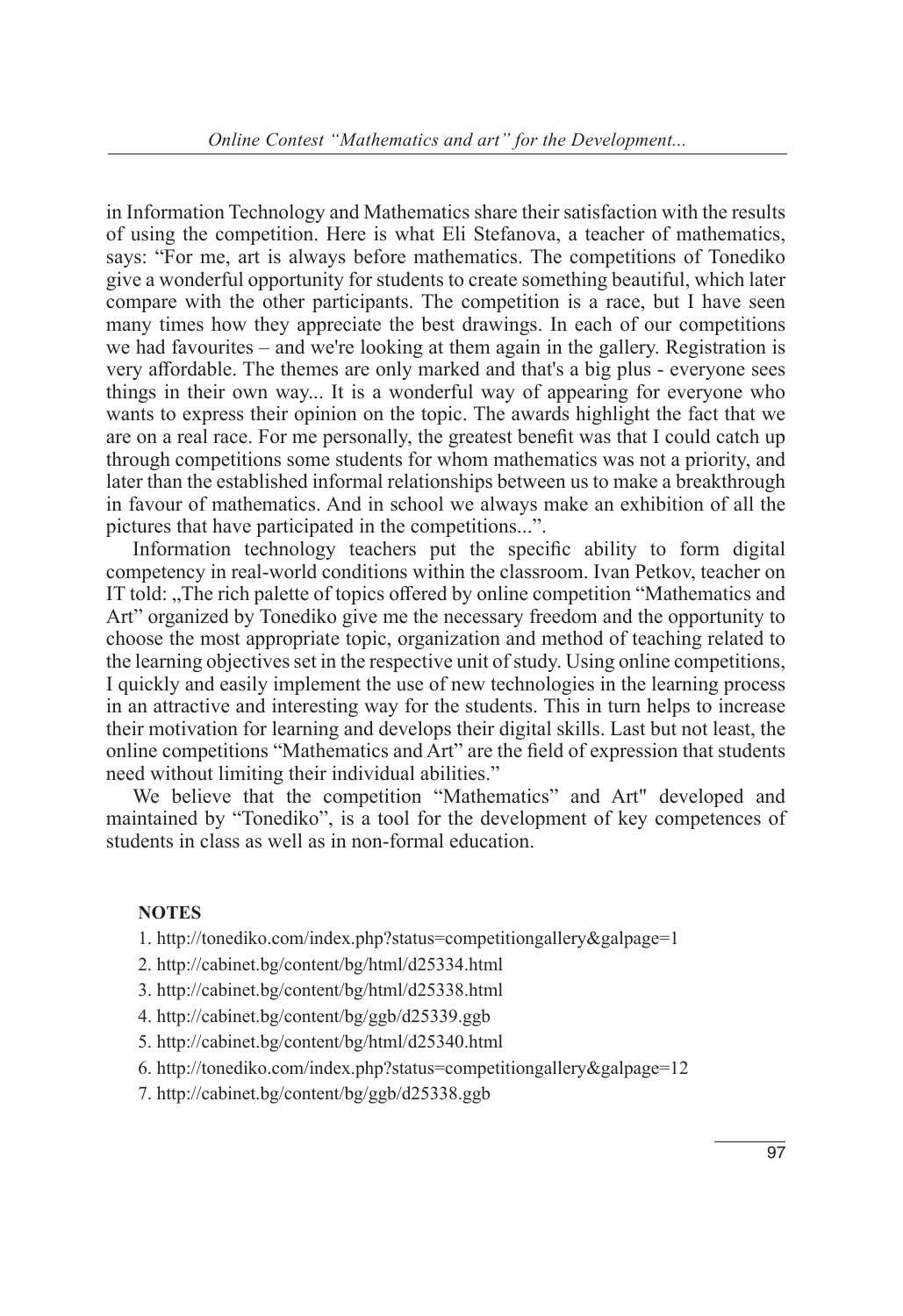- 8. http://cabinet.bg/content/bg/html/d25310.html
- 9. http://tonediko.com/img/competition/2034\_4\_2016-12-21\_11:54:53\_gss.gif
- 10. http://tonediko.com/img/competition/2055\_4\_2016-12-21\_14:34:23\_2.gif
- 11. http://tonediko.com/img/competition/954\_2\_2016-04-23\_23:42:41\_anigif kremlina18.gif

#### **REFFERENCES**

- Chehlarova, N. (2016). Online competition "Rosetka" for the development of digital competence. *Pedagogical Forum*, 3 [In Bulgarian].
- Chelharova, T. (2015). Formirane na matematicheska i digitalna kompetentnost chrez tvorchestvo v stil Mondrian*.* (pp. 263 – 272). In: Todorova, T., Kovacheva, E., NIkolov, R. (eds.). *ICT v bibiliotechno-informacionnite nauki, obrazowanieto i kulturnoto nasledstvo,* Sofia: Za bukvite – О pismeneh [In Bulgarian].
- Chehlarova, T. & Chehlarova, K. (2014). Photo-pictures and dynamic software or about the motivation of the art-oriented students. *International Journal for Technology in Mathematics Education,* 21, 1.
- Chehlarova, T. & Chehlarova, N. (2013). Dinamichni kompozicii v stil Andi Yorhol. *Pedagogicheski forum, 2,* 56 – 62 [In Bulgarian].
- Chehlarova, T. et al. (2014). *A Virtual School Mathematics Laboratory.*  Ruse: Angel Kanchev.
- Chehlarova, T. & Kenderov, P. (2015). Mathematics with a computer a contest enhancing the digital and mathematical competences of the students. (pp. 50 – 62). In: Kovatcheva, E., Sendova, E. (eds.) *Quality of Education and Challenges in a Digitally Networked World*. Sofia: Za Bukvite, O'Pismeneh.
- Chehlarova, T. & Petkov, I. (2018). Online Competition in the IT Training. *Pedagogical Forum,* 1 [In Bulgarian].
- Chehlarova, T., Sendova, E. & Stefanova, E. (2012). Dynamic tessellations in support of the inquiry-based learning of mathematics and arts (pp. 570-574). In: Kynigos, C., Clayson, J. & Yiannoutsou, N. (Eds). *Theory, Practice and Impact - Proceedings of Constructionism 2012,* Athens.
- Kenderov, P. (2018). Powering Knowledge Versus Pouring Facts (pp. 289 – 306). In: Kaiser G., Forgasz H., Graven M., Kuzniak A., Simmt E. & Xu B. (eds) *Invited Lectures from the 13th International Congress on Mathematical Education. ICME-13 Monographs.* Springer, Cham.
- Kenderov, P., Chehlarova, T. & Sendova, E. (2015). A Web-based Mathematical Theme of the Month. *Mathematics Today*, 51(6), 305 – 309.
- Petrova, C. et al. (2016). Integrating of A National E-Learning Platform Clp4net*. Proceedings of Technical university of Sofia,* 66, 3, [In Bulgarian].